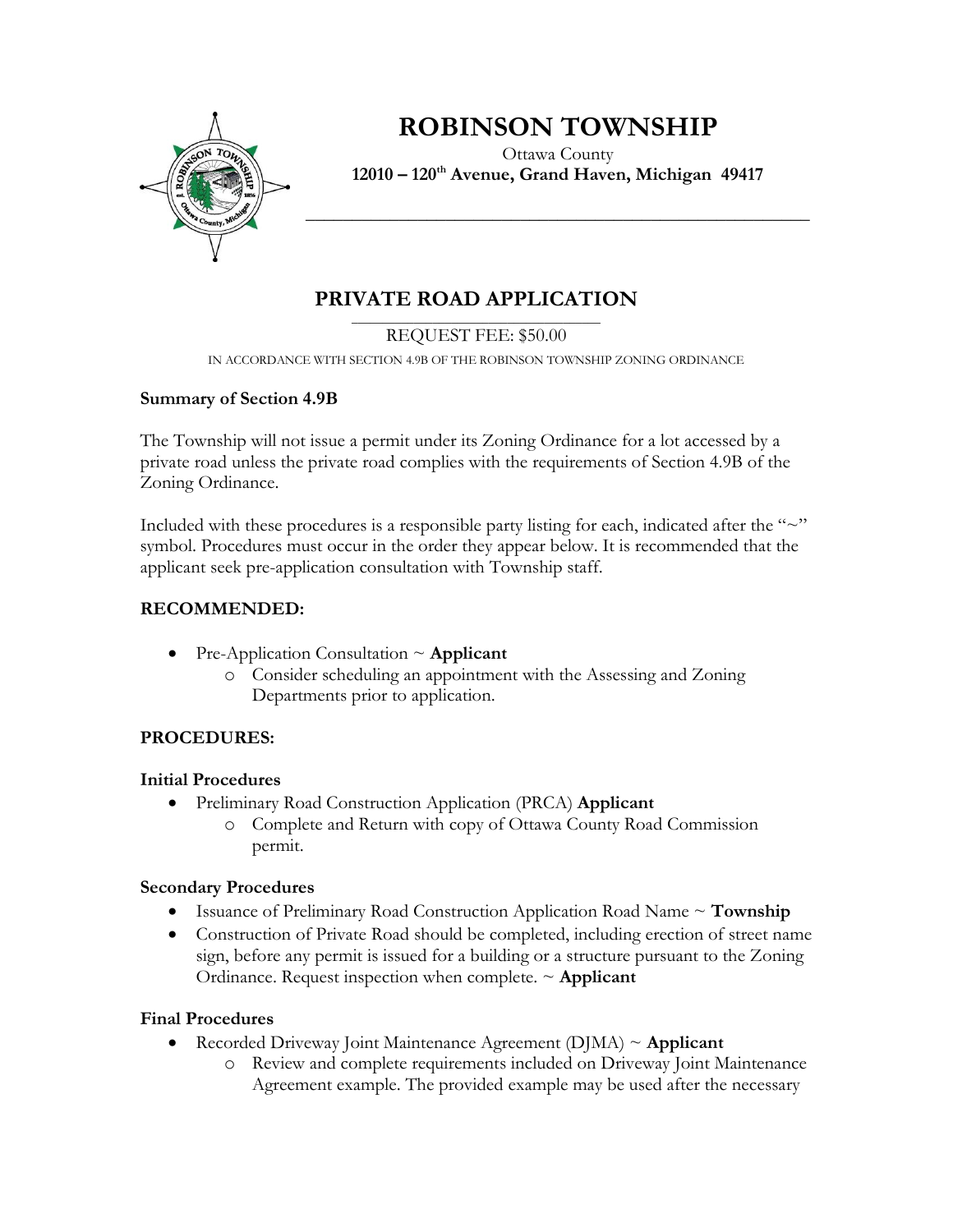information is included. Attach survey to agreement with legal descriptions. Complete and Return to Township for review. ~ **Applicant**

- o Issue DJMA Acceptance. ~ **Township**
- o Record DJMA at the Ottawa County Register of Deeds (OCRD) office. ~ **Applicant**
- o Submit a copy of the recorded DJMA (with OCRD-issued liber and page numbers) to the Township.  $\sim$  **Applicant**

Issue permit under Zoning Ordinance, if all other requirements are satisfied. **~ Township**

### **\*Applicant Checklist**

- **Pre-Application Consultation scheduled.**
- Preliminary Road Construction Application submitted.
- Ottawa County Road Commission Permit submitted to Township with PRCA.
- Issuance of Preliminary Road Construction Application Road Name received.
- □ Began construction of Private Road.
- Street name sign erected.
- Driveway Joint Maintenance Agreement completed and submitted to Township for review.
- DJMA Acceptance received.
- DJMA recorded at the Ottawa County Register of Deeds office.
- □ Copy of recorded DJMA submitted to Township.
- Requested inspection of completed road.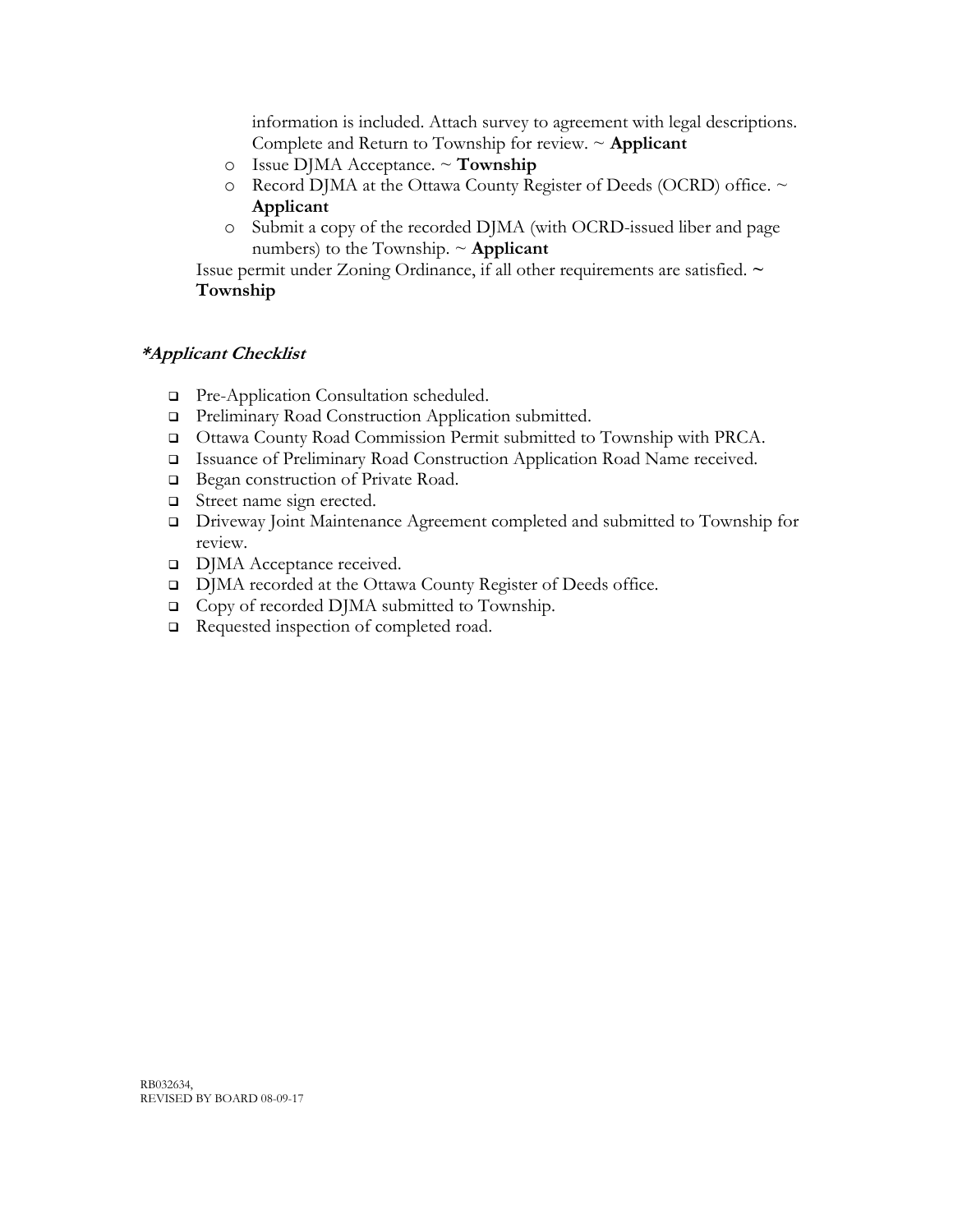

# **ROBINSON TOWNSHIP**

Ottawa County **12010 – 120th Avenue, Grand Haven, Michigan 49417**

**\_\_\_\_\_\_\_\_\_\_\_\_\_\_\_\_\_\_\_\_\_\_\_\_\_\_\_\_\_\_\_\_\_\_\_\_\_\_\_\_\_\_\_\_\_\_\_\_\_\_\_\_\_\_**

#### **PRELIMINARY ROAD CONSTRUCTION APPLICATION** \_\_\_\_\_\_\_\_\_\_\_\_\_\_\_\_\_\_\_\_\_\_\_\_\_\_\_\_\_\_\_\_\_\_\_\_\_\_\_\_

| Checklist<br>Submit two choices for proposed name of the private road.<br>□<br>North and south roads must end with: Road, Avenue, Drive, Highway, Lane, Pass, Parkway, Pike,<br>$\Box$<br>Place, Run, Trail, Way, Court (permanent dead end) or Boulevard (must be actual boulevard).<br>East and west roads must end with: Street, Drive, Highway, Lane, Pass, Parkway, Pike, Place, Run,<br>❏<br>Trail, Way, Court (permanent dead end)<br>Boulevard (must be an actual boulevard) or Road.<br>$\Box$<br>Maximum length of a street name is 10 letters, including spaces.<br>$\Box$<br>Possessive names are not allowed. Example - Ken's Road.<br>$\Box$<br>No punctuation of any type is allowed.<br>□<br>$\Box$<br>A "No Outlet" sign should be placed at the street intersection.<br>If the proposed private road aligns with an existing public street or is within 250 feet of aligning with<br>$\Box$<br>a public street, that public street's name will be continued.<br>**Must obtain and include a copy of an Ottawa County Road Commission driveway permit with<br>❏<br>submission. Call 842-5400. |                                                                                    |                                                                                                           |
|----------------------------------------------------------------------------------------------------------------------------------------------------------------------------------------------------------------------------------------------------------------------------------------------------------------------------------------------------------------------------------------------------------------------------------------------------------------------------------------------------------------------------------------------------------------------------------------------------------------------------------------------------------------------------------------------------------------------------------------------------------------------------------------------------------------------------------------------------------------------------------------------------------------------------------------------------------------------------------------------------------------------------------------------------------------------------------------------------------------|------------------------------------------------------------------------------------|-----------------------------------------------------------------------------------------------------------|
|                                                                                                                                                                                                                                                                                                                                                                                                                                                                                                                                                                                                                                                                                                                                                                                                                                                                                                                                                                                                                                                                                                                |                                                                                    |                                                                                                           |
|                                                                                                                                                                                                                                                                                                                                                                                                                                                                                                                                                                                                                                                                                                                                                                                                                                                                                                                                                                                                                                                                                                                |                                                                                    |                                                                                                           |
|                                                                                                                                                                                                                                                                                                                                                                                                                                                                                                                                                                                                                                                                                                                                                                                                                                                                                                                                                                                                                                                                                                                | Road Commission, 911 Dispatch (Fire, Police and Medical) and the U.S. Post Office. | The Township will assign actual addresses. Notification will be sent by the Township to the Ottawa County |
|                                                                                                                                                                                                                                                                                                                                                                                                                                                                                                                                                                                                                                                                                                                                                                                                                                                                                                                                                                                                                                                                                                                | property via the private road:                                                     | Names and Addresses of other Persons or Parties with an interest in the private road, or who access their |
| Name                                                                                                                                                                                                                                                                                                                                                                                                                                                                                                                                                                                                                                                                                                                                                                                                                                                                                                                                                                                                                                                                                                           |                                                                                    | Address                                                                                                   |
| Name                                                                                                                                                                                                                                                                                                                                                                                                                                                                                                                                                                                                                                                                                                                                                                                                                                                                                                                                                                                                                                                                                                           |                                                                                    | Address                                                                                                   |

```
RB032634
```
TOWNSHIP ACTION:

Name Assigned: \_\_\_\_\_\_\_\_\_\_\_\_\_\_\_\_\_\_\_\_\_\_\_\_\_\_\_\_\_\_\_\_\_ Date: \_\_\_\_\_\_\_\_\_\_\_\_\_\_\_\_\_\_\_\_\_ Applicant Notified: \_\_\_\_\_\_\_\_\_\_\_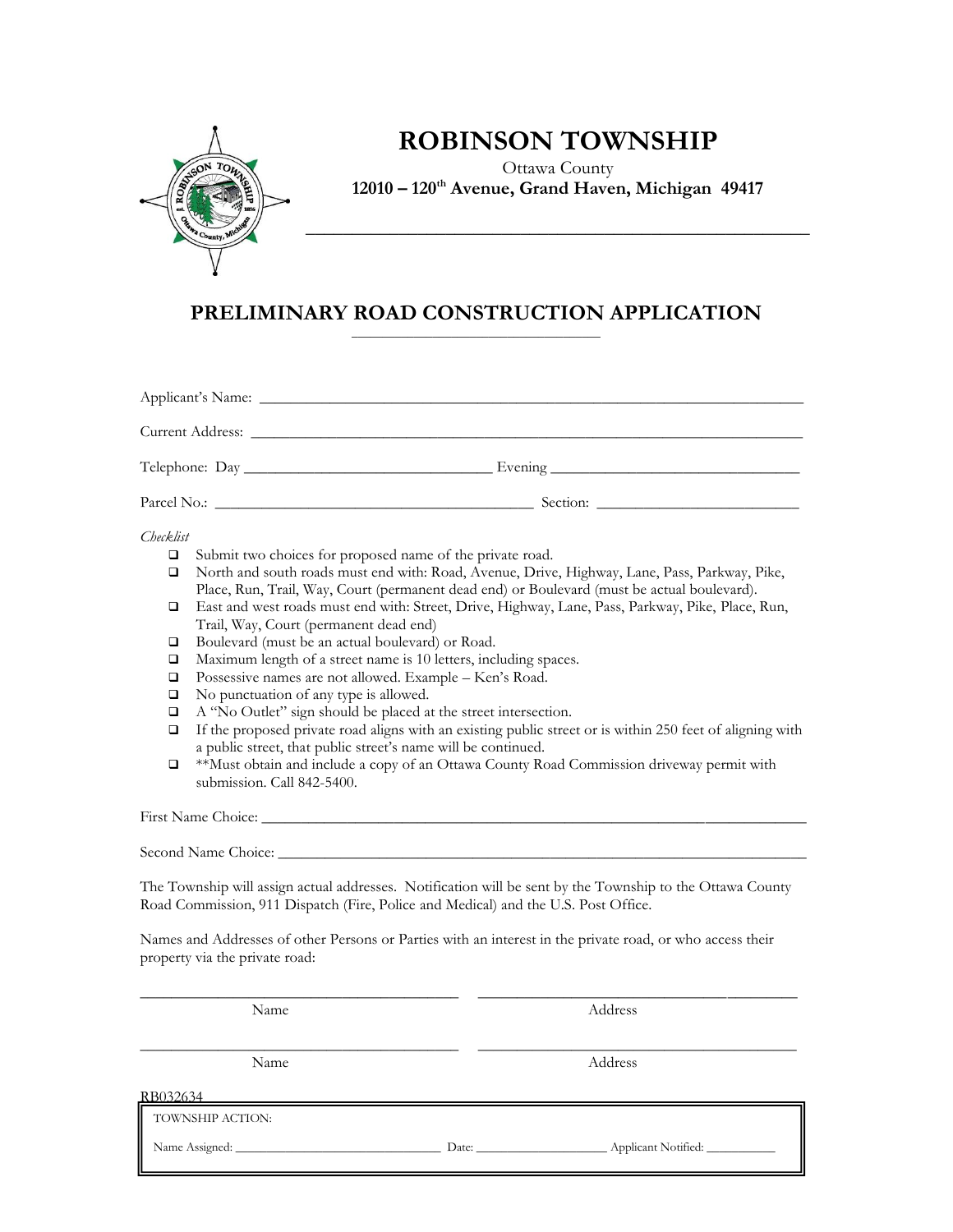

# **ROBINSON TOWNSHIP**

Ottawa County **12010 – 120th Avenue, Grand Haven, Michigan 49417**

**\_\_\_\_\_\_\_\_\_\_\_\_\_\_\_\_\_\_\_\_\_\_\_\_\_\_\_\_\_\_\_\_\_\_\_\_\_\_\_\_\_\_\_\_\_\_\_\_\_\_\_\_\_\_**

#### **REQUIRED ROAD CONSTRUCTION SPECIFICATIONS** \_\_\_\_\_\_\_\_\_\_\_\_\_\_\_\_\_\_\_\_\_\_\_\_\_\_\_\_\_\_\_\_\_\_\_\_\_\_\_\_

IN ACCORDANCE WITH SECTION 4.9B OF THE ROBINSON TOWNSHIP ZONING ORDINANCE AND THE ROBINSON TOWNSHIP PRIVATE ROAD ORDINANCE

# **APPLICANT CHECKLIST**

- $\Box$  Maximum private road length with one outlet is 1,000 feet.
- □ There is no maximum private road length with two or more outlets.
- The private road easement must be at least 66 feet in width.
- $\Box$  If proposed private road serves less than five lots, it may be gravel.
- If the proposed private road serves five or more lots and connects to a public gravel road, it may be gravel.
- If the proposed private road serves five or more lots and connects to a public paved road, it must be paved.
- $\Box$  The proposed private road must be built in compliance with the following requirements, for its entire length, before a permit is issued by the Township under its Zoning Ordinance for a lot which is accessed by the private road and which was not a legal lot of record at the adoption of the Zoning Ordinance..

### **Gravel Specifications**

- □ 10-inch depth of sand and gravel base.
	- o At least six inches must be gravel
- □ 12 feet in width gravel bed.
- **Q** Clearing:
	- o 20 feet in width, 15 feet in height, cleared of trees, limbs, branches, stumps, shrubs, debris, or any other material that would impede vehicular ingress and egress.

### **Paving Specifications**

- □ 12-inch depth of sand and gravel base.
	- o At least six (6) inches must be gravel
- $\Box$  24 feet in width gravel bed
- $\Box$  20 feet in width bituminous blacktop paving at 1 and  $\frac{1}{2}$  inches in depth
- **Q** Clearing: